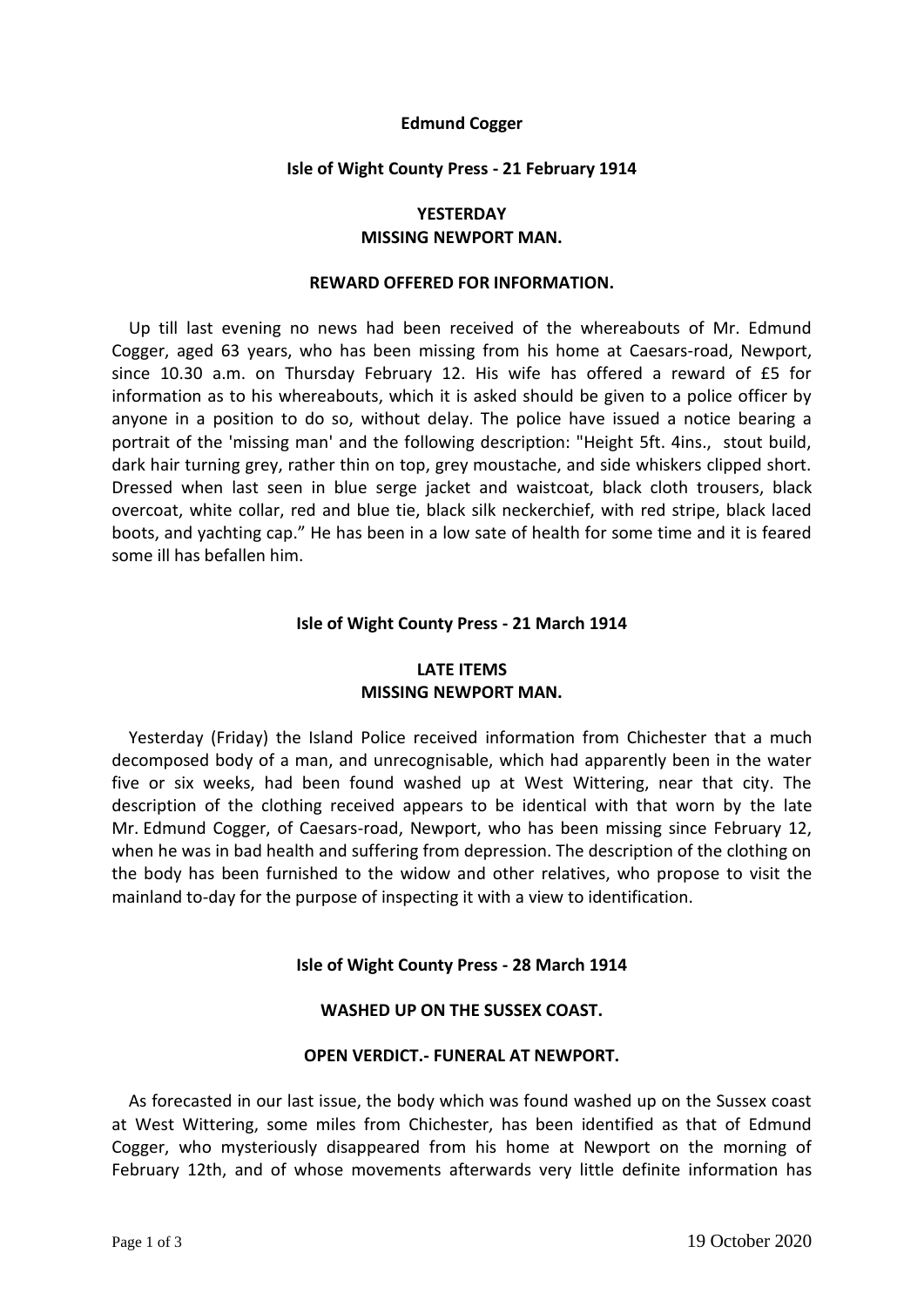been obtained beyond the statement that he was seen to enter the Newport Railwaystation on that day, and it is suggested took the Sandown train. In more than one previous case the body of a person lost from the east coast of the Island has been picked up on the Sussex coast.

 The inquest was held on Saturday afternoon by the Coroner for Chichester (J. W. Loader Cooper, Esq.).

 RUTH COGGER, widow of the deceased, of 28 Caesars-road, Newport, identified the body as that of her husband, saying she knew it by the clothing. She stated that she last saw her husband alive at 10.15 a.m. on February 12th, when on gong upstairs about her work, she left him in the kitchen. When she returned a few minutes later he had gone out, a fact to which she attached no importance till she found he did not return to dinner. Later she became alarmed, as her husband had been in bad health, and in the evening she informed the police. On the 13th February she was told that her husband had been seen going into Newport Railway-station at 10.30 a.m. on the 12th, and she heard nothing more of him till last Friday evening, when she was told that a body had been washed ashore at Wittering. She said the deceased was 63 years of age, and a cabinet-maker and upholsterer. He had been ill for about three months previous to his disappearance, and had been attended by a doctor on the day before he disappeared. He had suffered from gastritis and deafness, and had been very sleepless. His illness had much depressed him, but she had never heard him threaten his life, nor had she thought he would attempt it.

 Evidence of identification (by the clothing) was also given by JOHN SPENCER DUFFETT, an engine driver, of Melbourne-street, Newport, a nephew of the deceased.

 The finding of the body at 6 a.m. on Friday, in the sand about a mile and a half west of Rackham Manor, was described by THOMAS GEORGE GOODMAN, a coastguard, and

 P.C. M. HAMPSHIRE, who assisted in removing it to the Old House at Home, said he found 12s. 8d. in deceased's pockets.

 The CORONER having pointed out that there was nothing to show how the deceased came by his death,

The jury returned an open verdict of "Found dead."

 The funeral took place at Carisbrooke Cemetery on Thursday, the Rev. Arthur Jones (Congregational) officiating. The personal mourners were Mrs. Cogger (widow), Mrs. Dyer and Mrs. Woodford (sisters), Mr. H. Cogger, Mr. J. Duffey, and Mr. C. Dyer (nephews), Mrs. Matthew Saunders, Mrs. C. Burt, and Mrs. Matthews (nieces), Mr. W. Cogger and Mr. H. W. Dore (cousins), Mrs. Haytor, Mrs. Jupp, Mrs. Colenutt and Mrs. Gill (sisters-in-law), Mr. White (an old friend), and Mr. G. H. Brown (executor). The deceased was one of the oldest members of Court Island Foresters and also of the local Shepherds and had taken very great interest in the latter Society, of which he was a trustee. There were a good number of members present, amongst them being Bros. E. J. Mills, C.R. (who read the service of the Order), G. Jones, P.C.R., B. Prince, and C. Eldridge, P.C.R. (D.S. of the Shepherds). The three last acted as bearers with Messrs. H. Appel, W. Clark, and W. Matthews. Mr. J. R. Wise (secretary), Mr. C. Smith (registrar), and several other members